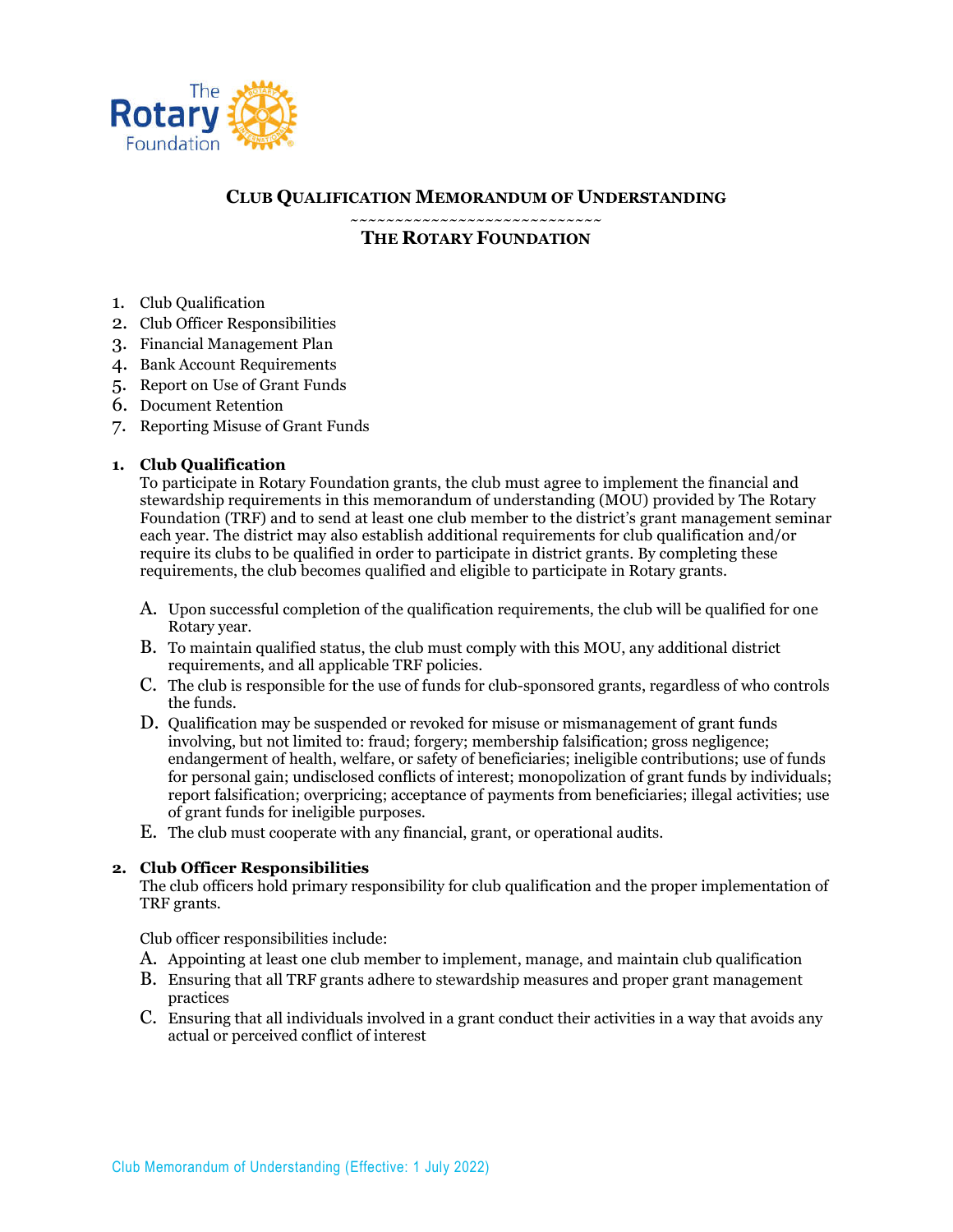## **3. Financial Management Plan**

The club must have a written financial management plan to provide consistent administration of grant funds.

The financial management plan must include procedures to:

- A. Maintain a standard set of accounts, which includes a complete record of all receipts and disbursements of grant funds
- B. Disburse grant funds, as appropriate
- C. Maintain segregation of duties for handling funds
- D. Establish an inventory system for equipment and other assets purchased with grant funds, and maintain records for items that are purchased, produced, or distributed through grant activities
- E. Ensure that all grant activities, including the conversion of funds, comply with local law

### **4. Bank Account Requirements**

In order to receive grant funds, the club must have a dedicated bank account that is used solely for receiving and disbursing TRF grant funds.

- A. The club bank account must:
	- 1. Have a minimum of two Rotary member signatories from the club for disbursements
	- 2. Be a low- or noninterest-bearing account
- B. Any interest earned must be documented and used for eligible, approved grant activities, or returned to TRF.
- C. A separate account should be opened for each club-sponsored grant, and the name of the account should clearly identify its use for grant funds.
- D. Grant funds may not be deposited in investment accounts including, but not limited to, mutual funds, certificates of deposit, bonds, and stocks.
- E. Bank statements must be available to support receipt and use of TRF grant funds.
- F. The club must maintain a written plan for transferring custody of the bank accounts in the event of a change in signatories.

### **5. Report on Use of Grant Funds**

The club must adhere to all TRF reporting requirements. Grant reporting is a key aspect of grant management and stewardship, as it informs TRF of the grant's progress and how funds are spent.

#### **6. Document Retention**

The club must establish and maintain appropriate recordkeeping systems to preserve important documents related to qualification and TRF grants. Retaining these documents supports transparency in grant management and assists in the preparation for audits or financial assessments.

### A. Documents that must be maintained include, but are not limited to:

- 1. Bank information, including copies of past statements
- 2. Club qualification documents including a copy of the signed club MOU
- 3. Documented plans and procedures, including:
	- a. Financial management plan
	- b. Procedure for storing documents and archives
	- c. Succession plan for bank account signatories and retention of information and documentation
- 4. Information related to grants, including receipts and invoices for all purchases
- B. Club records must be accessible and available to Rotary members in the club and at the request of the district
- C. Documents must be maintained for a minimum of five years, or longer if required by local law

## **7. Reporting Misuse of Grant Funds**

The club must report any potential and real misuse or mismanagement of grant funds to the district. This reporting fosters an environment in the club that does not tolerate the misuse of grant funds.